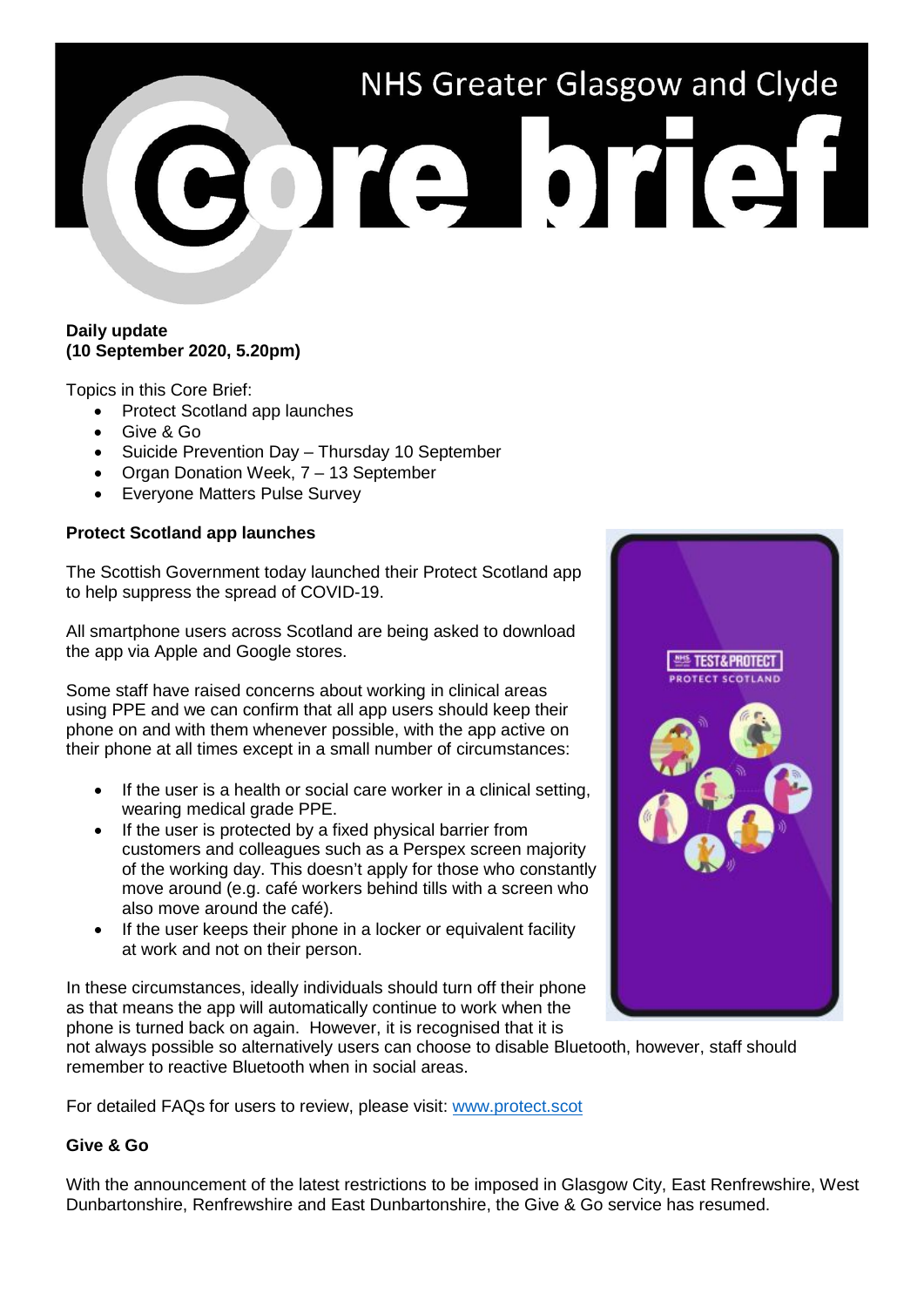Patients can once again receive comfort items from family and friends while visits are restricted. People can drop off essentials for their loved ones and a team of volunteers and support staff will deliver them to the wards.

Items such as toiletries, clothing, mobile phones and snacks and magazines can be dropped off. Laundry can also be collected by prior arrangement with the site based service.

For further information, including guidance on procedures and allowed items, please visit our dedicated [web pages.](https://www.nhsggc.org.uk/your-health/health-issues/covid-19-coronavirus/for-patients-the-public/patients-hospital-appointments-visiting/give-go/)

If you know someone who would like to volunteer with the Give & Go service, ask them to visit: [www.nhsggc.org.uk/covid19/volunteering](http://www.nhsggc.org.uk/covid19/volunteering)

# **Suicide Prevention Day – Thursday 10 September**

Today marks Suicide Prevention Day and this year's theme is 'Talking Saves Lives'.

These have been challenging times and as we now turn our attention to the future, it's important to remember that others around us may be struggling.

On average two people took their own life every day in Scotland last year. That's not just a number. It was Family. Friends. Work colleagues.

If you or someone you know is struggling with mental health, then NHSGGC is here to help and support you. It's important to remember it's okay not to feel okay. The mental health and wellbeing of staff is important to us and you can find out what [support is available on our website.](https://www.nhsggc.org.uk/your-health/health-issues/covid-19-coronavirus/for-nhsggc-staff/staff-support-and-wellbeing/)

One of the ways in which we are trying to ensure that everyone has access to the correct levels of support is via the [Mental Health Check-In](https://www.nhsggc.org.uk/about-us/professional-support-sites/mental-health-check-in) survey, which is now open and we would encourage all staff to take part.

This World Suicide Prevention Day marks the launch of Scotland's new approach to suicide prevention. Visit [www.unitedtopreventsuicide.org.uk](http://www.unitedtopreventsuicide.org.uk/) to find out how you can get involved.

# **Organ Donation Week, 7 – 13 September**

As part of our continued support of Organ Donation Week, Professor Kevin Rooney, Consultant in Anaesthesia and Intensive Care Medicine, talks to us about his experiences of organ donation.

### **What is your experience (professional or personal) of organ donation?**

My first experience of organ donation was of a close friend at university who received a kidney transplant. I saw it transform his life back to normal and allow him to complete his studies in

medicine. Twenty six years later he is still practising as a consultant. On a more recent level, I have had an uncle and close personal friend who have both benefited from organ and tissue donation. The more that I have explored the subject, it seems to be that most people lives have been touched in some way by donation and transplantation.

As a consultant in Intensive Care, my first priority is to try and save a patient's life. However, sometimes despite our best efforts, the patient dies. Every death is a tragedy for the patient and their family. Organ and tissue donation, however, can be an opportunity for some good to come out of such tragedies. I have personally seen it give families solace at an otherwise difficult time.